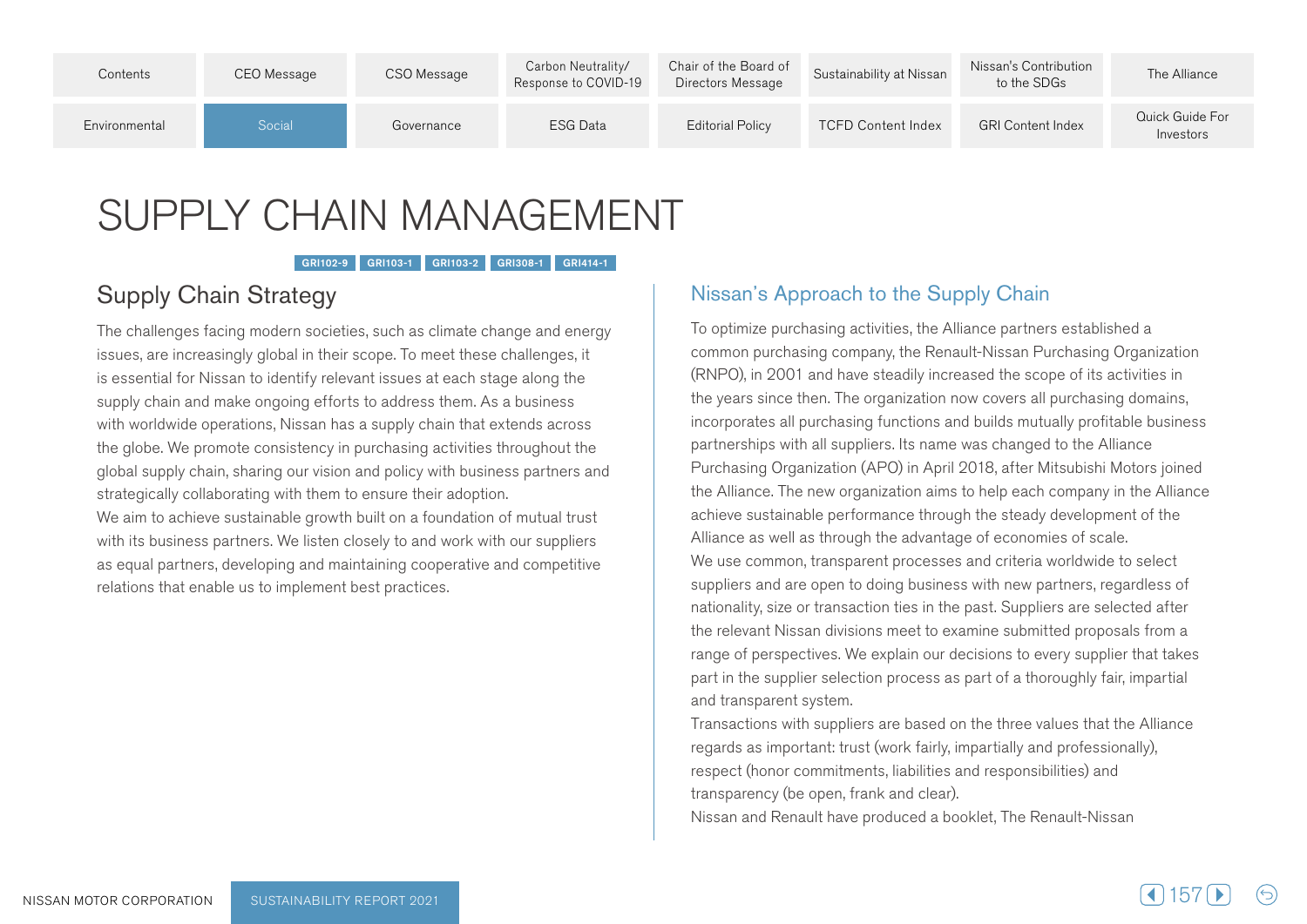| Contents      | CEO Message | CSO Message | Carbon Neutrality/<br>Response to COVID-19 | Chair of the Board of<br>Directors Message | Sustainability at Nissan  | Nissan's Contribution<br>to the SDGs | The Alliance                 |
|---------------|-------------|-------------|--------------------------------------------|--------------------------------------------|---------------------------|--------------------------------------|------------------------------|
| Environmental | Social      | Governance  | <b>ESG Data</b>                            | <b>Editorial Policy</b>                    | <b>TCFD Content Index</b> | <b>GRI Content Index</b>             | Quick Guide For<br>Investors |

Purchasing Way,\* outlining the values and processes the Alliance sees as important when doing business. This booklet has been shared with tier-1 Renault and Nissan suppliers since 2006. In Japan, we also adhere to the "proper trading quidelines" issued by the Ministry of Economy, Trade and Industry for the automotive industry.

\* Click here to download The Renault-Nissan Purchasing Way. https://www.nissan-global.com/EN/DOCUMENT/PDF/SR/Renault Nissan Purchasing Way English.pdf

### **Supply Chain Company Organization**

The Alliance Purchasing Organization (APO) created by Renault, Nissan, and Mitsubishi Motors

## **APO Alliance Purchasing Organization**

■ Purchasing domains : All (components, materials, equipment, molds, service support)

■ Purchasing functions: All (planning, procurement, projects [vehicles/units], management, supplier quality, etc.)



#### **RENAULT NISSAN MITSUBISHI**

Processes from Supplier Selection to Mass Production



## **Working with Suppliers**

We aim to make our global supply chain sustainable by conducting ethically, socially and environmentally responsible business at every stage. We collate and manage a database of plant locations, total purchase values and other basic information for all suppliers. We are working together with all suppliers to promote the sustainability principles set out in the Renault-Nissan CSR Guidelines for Suppliers and the Nissan Green Purchasing Guidelines.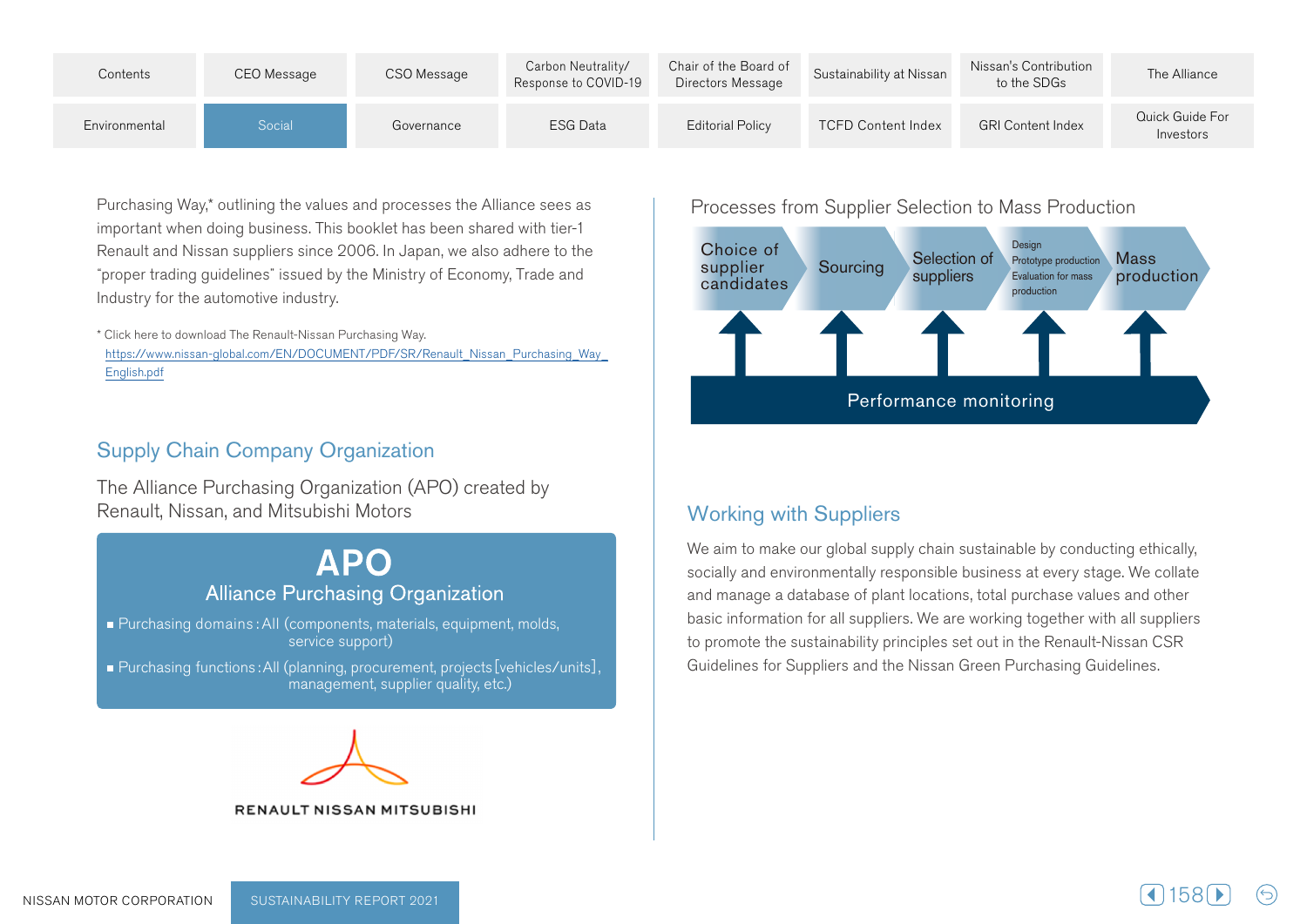| Contents      | CEO Message | CSO Message | Carbon Neutrality/<br>Response to COVID-19 | Chair of the Board of<br>Directors Message | Sustainability at Nissan  | Nissan's Contribution<br>to the SDGs | The Alliance                 |
|---------------|-------------|-------------|--------------------------------------------|--------------------------------------------|---------------------------|--------------------------------------|------------------------------|
| Environmental | Social      | Governance  | <b>ESG Data</b>                            | Editorial Policy                           | <b>TCFD Content Index</b> | <b>GRI Content Index</b>             | Quick Guide For<br>Investors |

#### GRI103-1 GRI103-2 GRI103-3 GRI406-1 GRI407-1 GRI408-1 GRI409-1 GRI411-1

## Supply Chain Management Policies and Philosophy

# Promoting Widespread Permeation through the Renault-<br>Nissan CSR Guidelines for Suppliers

To effectively implement sustainability practices worldwide, Renault and Nissan revised the Renault-Nissan CSR Guidelines for Suppliers\* in December 2015. Renault and Nissan distributed the revised guidelines to all their suppliers and have also asked suppliers to share the revised quidelines with their own business partners to ensure they permeate throughout the supply chain. Renault and Nissan drew up the first edition of the guidelines for distribution in 2010 with reference to the CSR guidelines of the Japan Automobile Manufacturers Association, Inc.

Key revisions and clarifications in the 2015 edition included, as a response to new laws and ordinances: (1) updating the procurement policy to include responsible mineral procurement and the elimination of antisocial forces based on new Japanese governmental guidelines and regulations; (2) requiring a shared commitment to sustainability activities with suppliers at the time the quidelines are distributed and (3) beginning third-party assessment of supplier sustainability activities as an Alliance initiative from fiscal 2016. As part of efforts to promote sustainability practices among business partners in emerging countries, the revised guidelines were published in Chinese as well as English and Japanese.

To help suppliers review their corporate activities from a sustainability perspective and take sustainability actions, the guidelines explain expected initiatives in 26 categories across the following five areas:

1. Compliance: Complying with laws, preventing corruption, etc.

- 2. Safety and Quality: Ensuring the safety and quality of products and services, etc.
- 3. Human Rights and Labor: Prohibition of child labor and forced labor, complying with working hours and remuneration laws, etc.
- 4. Environment: Environmental management, reducing greenhouse gas emission and industrial waste volumes, and managing chemical substances, etc.
- 5. Information Disclosure: Open and impartial communication with stakeholders, etc.

.particular third by third parties the requested to undergo assessments by third parties. The guidelines mandate that suppliers comply with laws and regulations. If suppliers are found to be in a state of non-compliance, the guidelines prescribe required responses, such as filing a report immediately, conducting compliance incident, we will take firm action based on our regulations and an investigation and formulating corrective measures. In the case of a nondo everything necessary to prevent a recurrence. In fiscal 2020 no human rights violations, such as discrimination, occurred, and no supplier was found to be at serious risk of forced labor or child labor.

\* Click here to download the Renault-Nissan CSR Guidelines for Suppliers. https://www.nissan-global.com/EN/DOCUMENT/PDF/SR/CSR\_Alliance\_Guidelines.pdf

#### **Suppliers and Environmental Activities**

Nissan has shared its environmental philosophy and environmental action plan with suppliers since the mid-1990s. To improve environmental performance throughout the supply chain jointly with suppliers, we first published the Nissan Green Purchasing Guidelines in 2001 and have actively promoted environmental activities at suppliers in line with these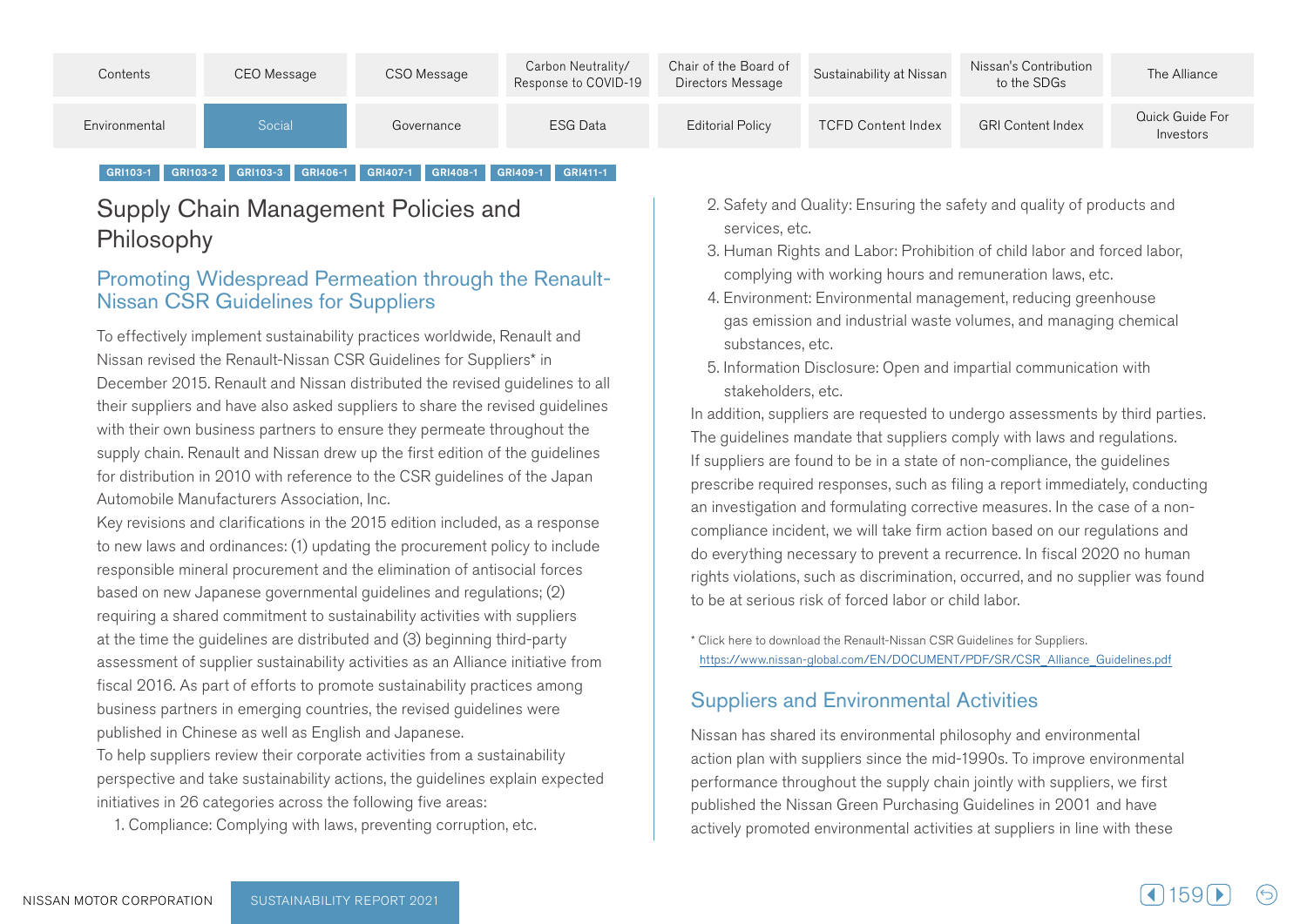| Contents      | CEO Message | CSO Message | Carbon Neutrality/<br>Response to COVID-19 | Chair of the Board of<br>Directors Message | Sustainability at Nissan  | Nissan's Contribution<br>to the SDGs | The Alliance                 |
|---------------|-------------|-------------|--------------------------------------------|--------------------------------------------|---------------------------|--------------------------------------|------------------------------|
| Environmental | Social      | Governance  | <b>ESG Data</b>                            | <b>Editorial Policy</b>                    | <b>TCFD Content Index</b> | <b>GRI Content Index</b>             | Quick Guide For<br>Investors |

quidelines since then. After Nissan and Renault integrated their technical standards for management of chemical substances in fiscal 2016, a revised version of the quidelines were published in January 2017. Furthermore, in August 2018, based on the midterm environmental action plan, Nissan Green Program 2022 (NGP2022), $*$ <sup>1</sup> we revised the content of the quidelines, adding requests that suppliers undertake their own environmental activities. Additionally, in May 2019, in order to strengthen management of environment-impacting substances, we added requirements dealing with supplier self-diagnosis of environment-impacting substance management and related topics, which all suppliers are asked to follow.\*2

The Nissan Green Purchasing Guidelines are part of the detailed explanation in the environment-related section of the Renault-Nissan CSR Guidelines for Suppliers.

Environmental activities undertaken with suppliers involve the core components of compliance with environmental regulations and Nissan's basic environmental principles, along with activities to reduce the burden on the environment.

As for the former, in response to global trends<sup> $*3$ </sup> in such regulations as the European Union's Registration, Evaluation, Authorization and Restriction of Chemicals (REACH) Regulation and the European Reusability/Recyclability/ Recoverability (RRR) Directive, we have added new items to the list of banned substances and globally expanded component data management. When selecting suppliers for new models, we check their management of and activities regarding environmentally hazardous substances, informing them of specific actions needed to comply with the REACH Regulation and requesting their compliance.

Based on the NGP2022, we hold annual environmental briefing sessions and have since fiscal 2012 conducted surveys to ascertain CO<sub>2</sub> emissions, water usage, waste production and other data related to our burden on the environment. To further enhance our activities in this area, in fiscal 2014 we adopted the supply chain program run by CDP, an international environmental NPO that manages a global system for disclosing corporations' environmental impact and strategies. In fiscal 2020, based on these surveys, we continued encouraging some suppliers to improve their environmental activities.

- \*1 Click here for more information on NGP2022. https://www.nissan-global.com/EN/ENVIRONMENT/GREENPROGRAM/FRAMEWORK/
- \*2 Click here to download the revised version of the Nissan Green Purchasing Guidelines. https://www.nissan-global.com/EN/DOCUMENT/PDF/SR/Nissan Green Purchasing Guildeline 2021 e.pdf
- \*3. The European Union (EU)'s Registration, Evaluation, Authorization and Restriction of Chemicals (REACH) Regulation and European Reusability/Recyclability/Recoverability (RRR) Directive, etc.

#### The Role of the Nissan Green Purchasing Guidelines

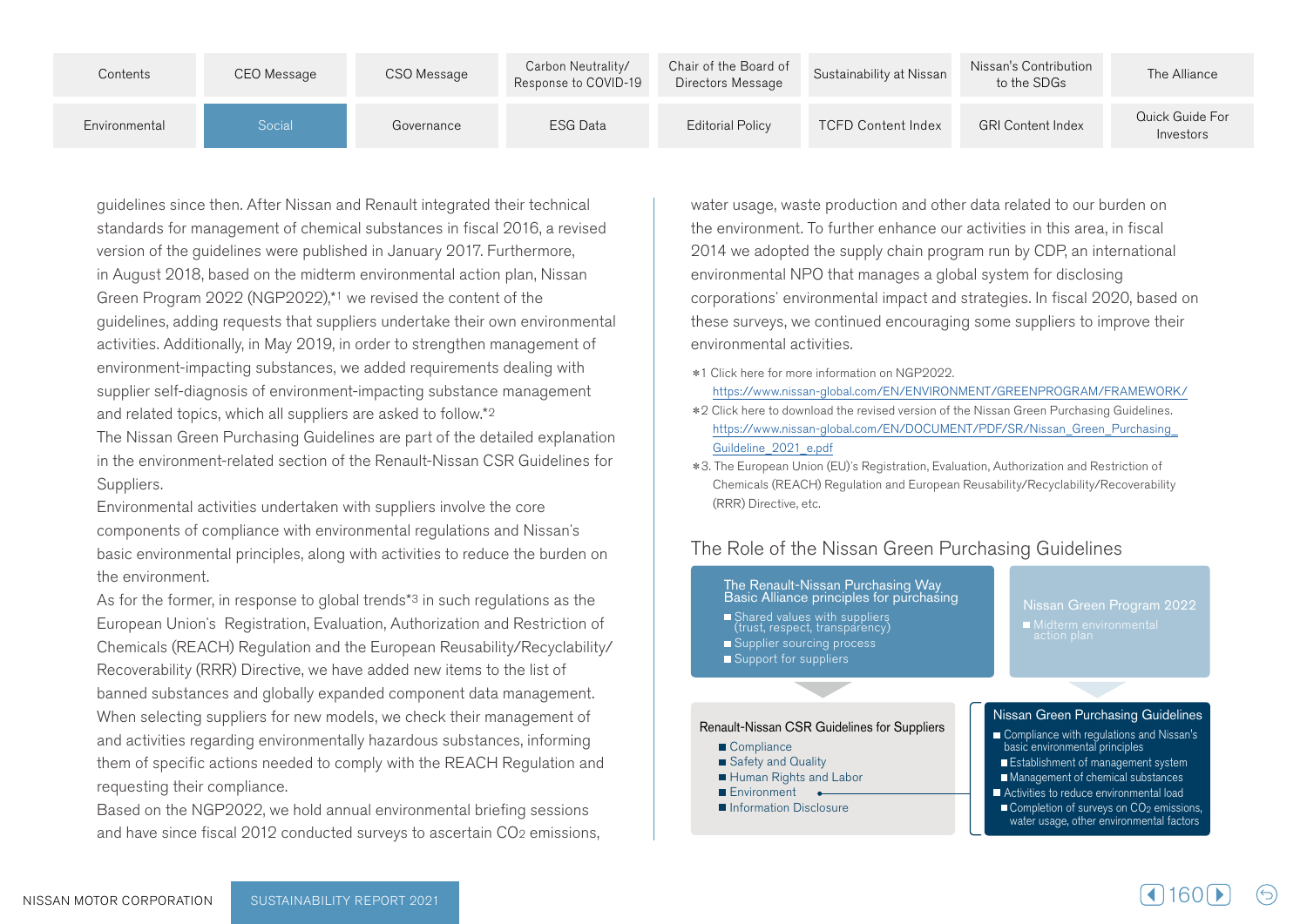| Contents      | CEO Message | CSO Message | Carbon Neutrality/<br>Response to COVID-19 | Chair of the Board of<br>Directors Message | Sustainability at Nissan  | Nissan's Contribution<br>to the SDGs | The Alliance                 |
|---------------|-------------|-------------|--------------------------------------------|--------------------------------------------|---------------------------|--------------------------------------|------------------------------|
| Environmental | Social      | Governance  | <b>ESG Data</b>                            | Editorial Policy                           | <b>TCFD Content Index</b> | <b>GRI Content Index</b>             | Quick Guide For<br>Investors |
|               |             |             |                                            |                                            |                           |                                      |                              |

#### GRI103-1 GRI103-2 GRI103-3 GRI308-1 GRI414-1

## Supply Chain Management

Nissan has been always working to improve its supply chain through activities including third-party assessment of suppliers' sustainability activities and sustainability training for workers in its purchasing department. We have also instituted an awards system to recognize suppliers whose performance is outstanding. This awards system aims to encourage suppliers in the global supply chain to embrace Nissan's management approach, which balances the economic activities of quality, cost reduction and technological development with social responsibility and environmental .concern

Working with Suppliers in Strengthening Our Business Foundations to Address Environmental Issues

 $>>$  P110 Product Safety and Quality Achievements with Suppliers  $>>$  P154

#### Evaluation, Monitoring, and Auditing of Suppliers' **Sustainability Practices**

Nissan has been confirming suppliers' acceptance of the Renault-Nissan CSR Guidelines for Suppliers and check their environmental management systems and their willingness to advance environmental activities with us at the time of supplier selection. Among newly selected suppliers in fiscal 2020, 100% of them met both Nissan's social standards and basic environmental principles.

In 2016 the Renault-Nissan alliance began third-party assessment of suppliers' sustainability activities to raise standards through mutual

confirmation. When results do not meet Alliance standards, suppliers are asked to draw up plans for improvement. We then monitor their implementation. In fiscal 2020, we held a seminar for suppliers, where a rating organization spoke to them directly how to answer assessment questions and formulate improvement plans. By now, more than 90% of Nissan's purchase demands are covered by a third party assessment. We also conduct sustainability training in our purchasing department to ensure that employees conduct checks of suppliers' sustainability activities in their daily work.

If there are issues with the supply of parts and materials, they may lead to problems not only for Nissan's production but also supply chain as a whole. We therefore position the following measures as part of sustainability activities and implement: (1) confirming supply risks under normal circumstances; (2) following up annually on quality, cost, delivery, development, management, sustainability, and risk (QCDDMSR) performance and (3) working with suppliers to craft response plans for natural disasters to ensure production continuity or early restoration of .capacity

We monitor compliance from the perspective of supplier management, constantly assessing the situation at each supplier based on a range of factors. When high risk is identified, we work with the supplier to rapidly draft and implement countermeasures.

In fiscal 2020 there were no suppliers whose compliance was problematic, and no supplier contract was terminated for such a reason.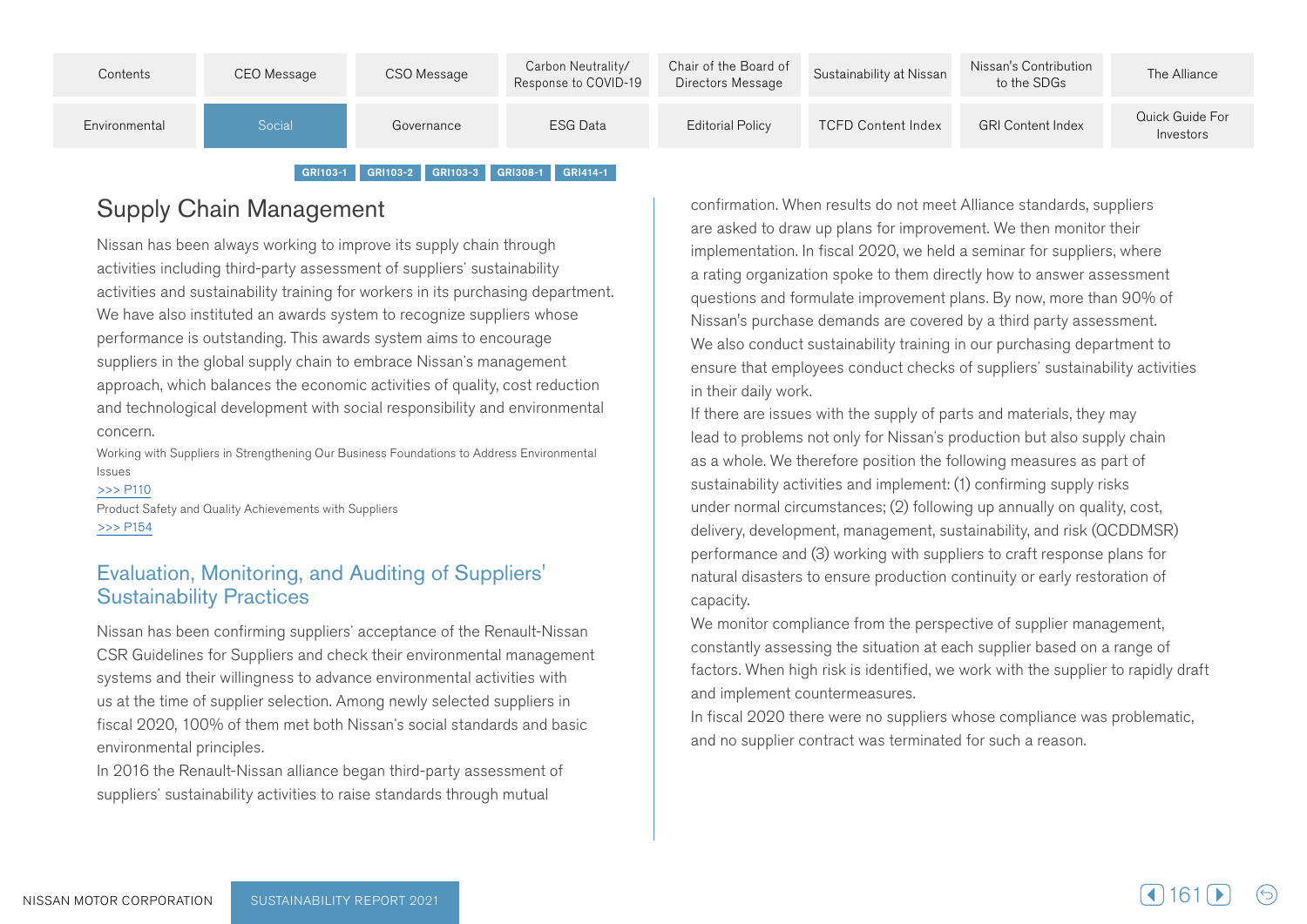| Contents      | CEO Message | CSO Message | Carbon Neutrality/<br>Response to COVID-19 | Chair of the Board of<br>Directors Message | Sustainability at Nissan  | Nissan's Contribution<br>to the SDGs | The Alliance                 |
|---------------|-------------|-------------|--------------------------------------------|--------------------------------------------|---------------------------|--------------------------------------|------------------------------|
| Environmental | Social      | Governance  | <b>ESG Data</b>                            | <b>Editorial Policy</b>                    | <b>TCFD Content Index</b> | <b>GRI Content Index</b>             | Quick Guide For<br>Investors |

## Promotion of Monozukuri Activities with Suppliers

We work to continually improve the competitiveness of our products through the Monozukuri Activities program, a collaboration between suppliers and Nissan that was launched in 2008. Since 2009 these activities have expanded through the joint THANKS Activities initiative, which emphasizes trust and cooperation between Nissan and its suppliers. With the goal of working with suppliers to become cost leaders under today's challenging market conditions, we strive to improve product quality, reduce costs and rationalize manufacturing through measures that include increasing production volume per part, promoting localization and improving logistics. In fiscal 2013 we introduced the Total Delivered Cost (TdC) Challenge, aiming to optimize all fluctuating costs, including for specifications, materials, exchange rates and logistics. Our various functional departments, together with suppliers, are continuously working to forcefully advance the TdC Challenge and improve both quality and supply.

# **THANKS**

**Trusty and Harmonious Alliance Network** Kaizen activity with **Suppliers** 

## **Engagement with Suppliers**

Providing suppliers with timely and accurate information is a key task for Nissan. Suppliers' meetings are held in Japan and overseas to spread understanding of Nissan's purchasing policy for the fiscal year, midterm business plan and other matters. In Japan, we hold monthly meetings and directly inform suppliers of our production plans, activities and requirements. The meetings are also an opportunity for Nissan to respond to supplier questions and requests.

## Recognizing Supplier Contributions Worldwide

Each year we recognize the contributions of our suppliers to the development of our business and improvement of our performance with awards presented at the global level as well as in each of the regions where we operate. At the Nissan Global Supplier Awards, we present Global Quality Awards to suppliers showing exceptional performance in quality for the year, and Global Innovation Awards to suppliers whose innovative initiatives improved Nissan's brand and product power. Global Quality Award recipients are selected by Nissan's purchasing, quality and other divisions using standard criteria applied worldwide. Global Innovation Award recipients are selected from suppliers nominated by Nissan's production, development and other divisions in two categories: product technology and process management. In fiscal 2020, five companies received Global Quality Awards, while Global Innovation Awards went to eight companies.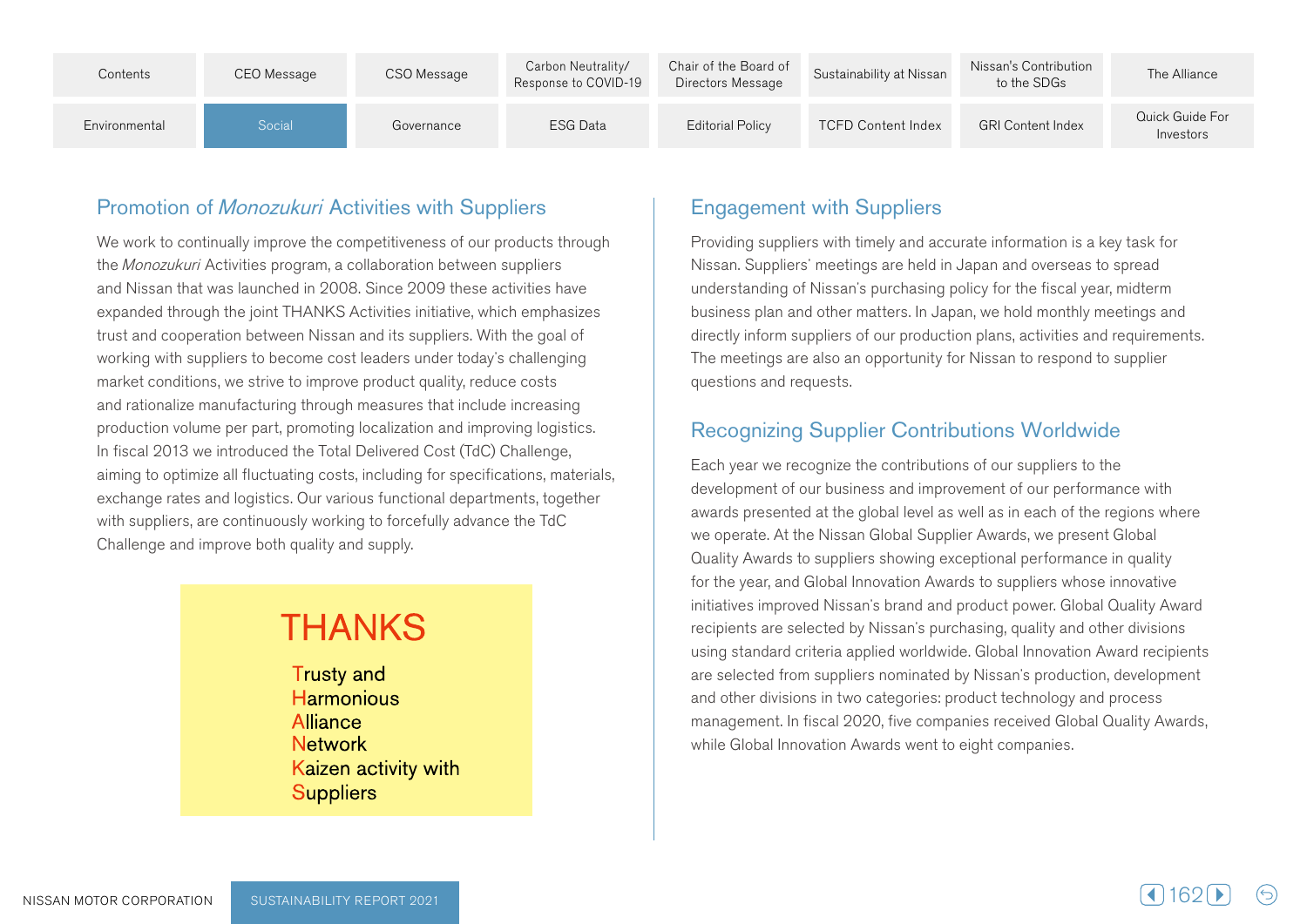

#### GRI102-9 GRI102-15 GRI103-1 GRI103-2 GRI103-3 GRI414-1

## Responsible Minerals Sourcing

#### **Minerals Sourcing Policy**

In 2013. Nissan moved quickly to establish a policy against use of conflict minerals and published the policy on its website. Following this in July 2020, it formulated and published its new Global Minerals Sourcing Policy Statement and expanded the scope from the conflict minerals known as from the cobalt from cobalt including and sold its all minerals including cobalt from 3TGs (tin tends) 3TGs (TGS3) 3TGs  $3T$ conflict-affected and high-risk areas.

Nissan's goal is to conduct ethical, social and environmentally conscious business practices at every level of our global supply chain. We monitor our supply chain to assess whether the mineral resources contained in materials or components used to manufacture our products have any harmful social effect, such as on human rights or the environment. When there are concerns about the minerals being used, Nissan actively works to end that  $IISP$ 

Based on its Global Minerals Sourcing Policy Statement. Nissan references to OECD Due Diligence Guidance for Responsible Supply Chains of Minerals from Conflict-Affected and High-Risk Areas to implement due diligence Nissan-Mitsubishi alliance has also ioined the RMI\* and will work with its related to minerals sourcing in its supply chain. From 2021, the Renaultsuppliers to assess risks and will strengthen its efforts to take corrective actions furthermore whenever issues are identified.

\* Click here to download Global Minerals Sourcing Policy Statement.

#### **Responsible Minerals Sourcing Management**

#### Governance System for Supply Chain Due Diligence

The head of the Purchasing Department is responsible for conducting supply chain due diligence with the cooperation of the R&D Division, Sustainability Development Department, and other related divisions, and reports the results to the Global Sustainability Steering Committee. If necessary, the results are also reported to the Executive Committee (EC), Nissan's highest decision-making body, for use in determining future initiatives.

#### **Conflict Minerals Management**

We began conducting conflict-mineral surveys in our major areas of operation (Japan, North America and Europe) in fiscal 2013. Starting in fiscal 2014, we gradually expanded the scope of these surveys to other areas. Surveys on a massive scale are required to grasp the status of minerals usage throughout the global supply chain. We therefore collaborate with organizations including the Japan Automobile Manufacturers Association, Inc., the Japan Auto Parts Industries Association, and the Japan Electronics and Information Technology Industries Association to hold regular working group sessions to consider methods for investigation and analyzing the results of those investigations.

The surveys track minerals back through the chain of suppliers using documents called CMRTs (Conflict Mineral Reporting Templates) provided by the RMI\*. This enables Nissan to identify smelting and refining companies that are not procuring minerals that are a source of funds for armed groups in their regions.

https://www.nissan-global.com/EN/DOCUMENT/PDF/SR/Minerals Sourcing Policy e.pdf

<sup>\*</sup> RMI stands for Responsible Minerals Initiative, an organization with member companies and associations from the information and communications technology and other industries that works to improve global social and environmental awareness.